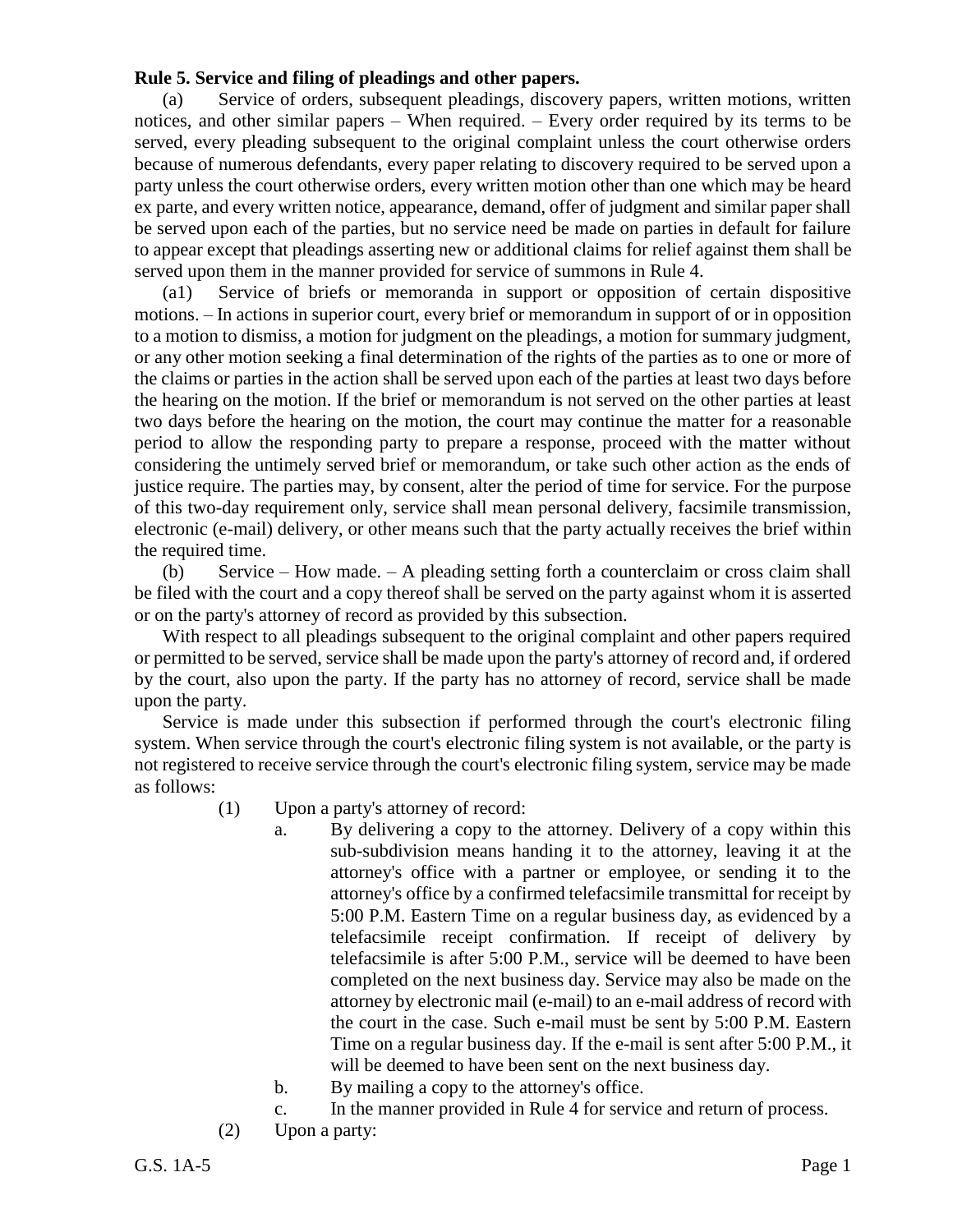- a. By delivering a copy to the party. Delivery of a copy within this sub-subdivision means handing it to the party.
- b. By mailing a copy to the party at the party's last known address or, if no address is known, by filing it with the clerk of court.
- c. Service may also be made on the party by electronic mail (e-mail) if the party has consented to receive e-mail service in the case at a particular e-mail address, and a copy of the consent is filed with the court by any party. Such e-mail must be sent by 5:00 P.M. Eastern Time on a regular business day. If the e-mail is sent after 5:00 P.M. Eastern Time, it will be deemed to have been sent on the next business day.
- d. In the manner provided in Rule 4 for service and return of process.

Service by mail shall be complete upon deposit of the pleading or paper enclosed in a post-paid, properly addressed wrapper in a post office or official depository under the exclusive care and custody of the United States Postal Service.

(b1) Service – Certificate of Service. – A certificate of service shall accompany every pleading and every paper required to be served on any party or nonparty to the litigation, except with respect to pleadings and papers whose service is governed by Rule 4. The certificate shall show the date and method of service or the date of acceptance of service and shall show the name and service address of each person upon whom the paper has been served. If one or more persons are served by facsimile transmission or electronic mail (e-mail), the certificate shall also show the telefacsimile number or e-mail address of each person so served in that manner. Each certificate of service shall be signed in accordance with and subject to Rule 11 of these rules. With respect to persons served through the court's electronic filing systems, an automated certificate of service generated by that system satisfies the requirements of this rule.

(c) Service – Numerous defendants. – In any action in which there are unusually large numbers of defendants, the court, upon motion or of its own initiative, may order that service of the pleadings of the defendants and replies thereto need not be made as between the defendants and that any crossclaim, counterclaim, or matter constituting an avoidance or affirmative defense contained therein shall be deemed to be denied or avoided by all other parties and that the filing of any such pleading and service thereof upon the plaintiff constitutes due notice of it to the parties. A copy of every such order shall be served upon the parties in such manner and form as the court directs.

(d) Filing. – The following papers shall be filed with the court, either before service or within five days after service:

- (1) All pleadings, as defined by Rule 7(a) of these rules, subsequent to the complaint, whether such pleadings are original or amended.
- (2) Written motions and all notices of hearing.
- (3) Any other application to the court for an order that may affect the rights of or in any way commands any individual, business entity, governmental agency, association, or partnership to act or to forego action of any kind.
- (4) Notices of appearance.
- (5) Any other paper required by rule or statute to be filed.
- (6) Any other paper so ordered by the court.
- (7) All orders issued by the court.

All other papers, regardless of whether these rules require them to be served upon a party, should not be filed with the court unless (i) the filing is agreed to by all parties, or (ii) the papers are submitted to the court in relation to a motion or other request for relief, or (iii) the filing is permitted by another rule or statute. Briefs or memoranda provided to the court may not be filed with the clerk of court unless ordered by the court. The party taking a deposition or obtaining